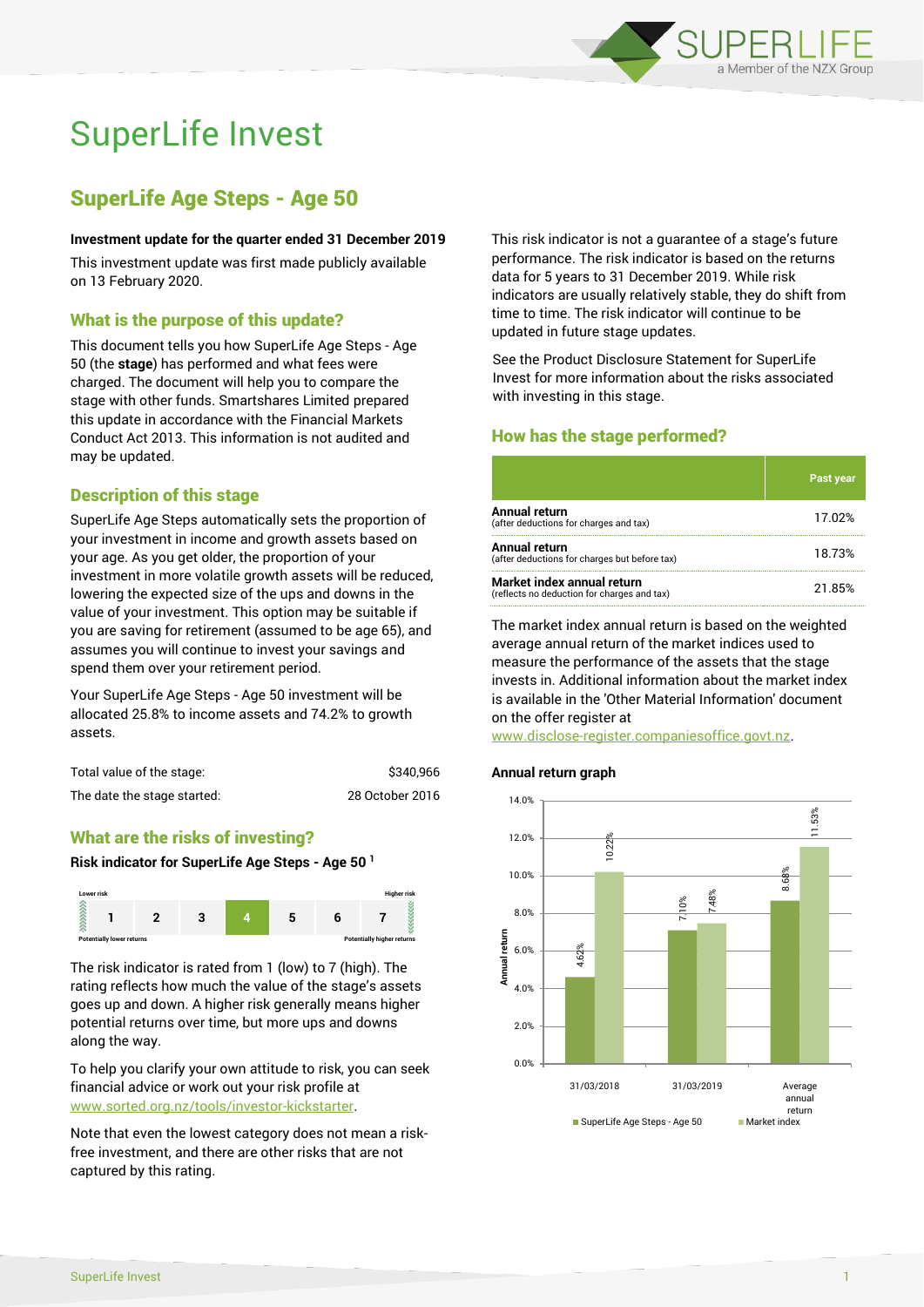

This shows the return after fund charges and tax for each year ending 31 March since the stage started. The last bar shows the average annual return since the stage started, up to 31 December 2019.

**Important:** This does not tell you how the fund will perform in the future.

Returns in this update are after tax at the highest prescribed investor rate (PIR) of tax for an individual New Zealand resident. Your tax may be lower.

# What fees are investors charged?

Investors in SuperLife Age Steps - Age 50 are charged fund charges. In the year to 31 March 2019 these were:

|                                                    | % per annum of stage's<br>net asset value |  |
|----------------------------------------------------|-------------------------------------------|--|
| <b>Total fund charges</b>                          | 0.51%                                     |  |
| Which are made up of:                              |                                           |  |
| <b>Total management and administration charges</b> | 0.51%                                     |  |
| Including:                                         |                                           |  |
| Manager's basic fee                                | 0.40%                                     |  |
| Other management and<br>administration charges     | 0.11%                                     |  |
| Other charges                                      | Dollar amount per investor                |  |
| Administration fee                                 | \$12 per annum                            |  |

Investors may also be charged individual action fees for specific actions or decisions (for example, if an investor has a financial adviser and has agreed to pay a fee to the adviser for providing financial advice). See the Product Disclosure Statement for SuperLife Invest for more information about those fees.

Small differences in fees and charges can have a big impact on your investment over the long term.

GST is included in the fund charges set out above.

# Example of how this applies to an investor

Jess had \$10,000 in the stage and did not make any further contributions. At the end of the year, Jess received a return after fund charges were deducted of \$1,702 (that is 17.02% of her initial \$10,000). Jess paid other charges of \$12. This gives Jess a total return after tax of \$1,690 for the year.

## What does the stage invest in?

#### **Actual investment mix**

This shows the types of assets that the stage invests in.



#### **Target investment mix**

This shows the mix of assets that the stage generally intends to invest in.

| <b>Asset Category</b>        | <b>Target asset mix</b> |
|------------------------------|-------------------------|
| Cash and cash equivalents    | 1.00%                   |
| New Zealand fixed interest   | 9.00%                   |
| International fixed interest | 16.00%                  |
| Australasian equities        | 19.00%                  |
| International equities       | 49.00%                  |
| Listed property              | 6.00%                   |
| Unlisted property            |                         |
| Commodities                  |                         |
| Other                        |                         |